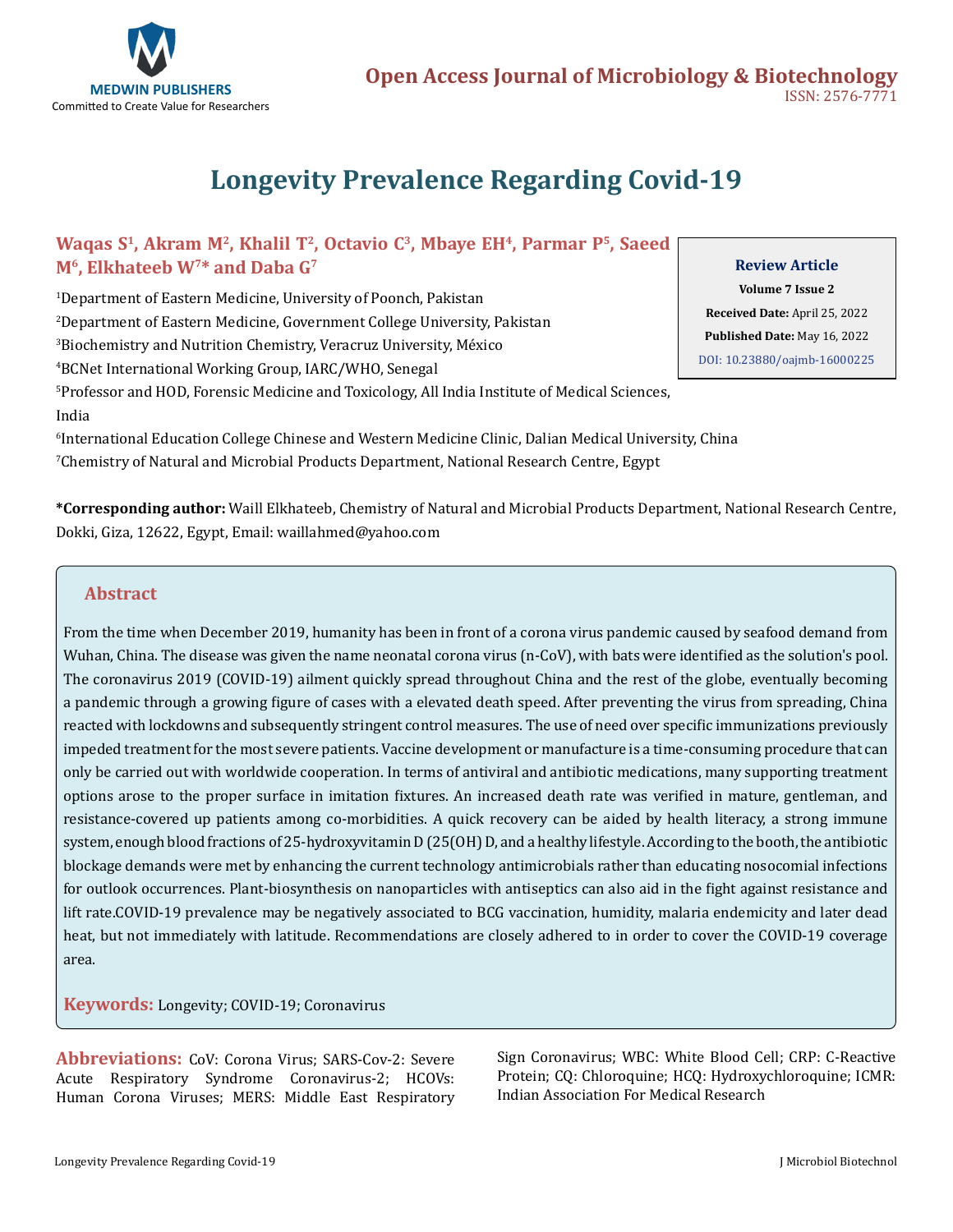# **Introduction**

A fresh corona virus (CoV) was discovered in December 2019, and the World Health Organization designated it 2019 nCoV. The pathogen was responsible for the decline of a sickness in the Chinese city of Wuhan (WHO). It was named intense awful respiratory syndrome coronavirus 2 (SARS-CoV-2) because of the respiratory system consequences, however it persisted longer than corona virus ailment 2019. COVID-19 was labeled a community health event of worldwide distress through the World Health Organization on January 30, 2020. The morphology, clinical symptoms, diagnosis, therapies, and defensive measures following features for study on the neonatal coronavirus are all heavily consolidated in this demand bill (n-CoV) [1].

#### **Human Corona Virus-A Concise Background**

Human corona viruses (HCoVs) are positive-sense, non-segmented, enveloped, single-stranded ribonucleic water (RNA) viruses that belong to the Coronavirus family. HCoVs infect animals and people, producing illnesses of the respiratory, hepatic, and nervous systems. The four genera of CoV are as follows:

- Alpha-coronavirus  $(α)$ ,
- Beta-coronavirus  $(β)$ ,
- Gamma-coronavirus  $(\gamma)$
- Delta-coronavirus (δ).

Human coronaviruses were first discovered in the behind 1960s as well as classified as mammals based on their infectious origin. In 2003, a pandemic in the Guangdong presidency was identified in *China*, reasoning a severe acid respiratory affliction (SARS).The virus was later identified as a component of the Beta-coronavirus family, although it was given the name SARS-CoV. In the final decade of 2012, a yoke linked to Saudi Arabian individuals was discovered to be infected with a different coronavirus, the *Middle East* respiratory syndrome coronavirus, which correlates to the imitation of the Beta family corona virus (MERS-CoV). In 2019, a new CoV produced a SARS-like sickness in the city of Chink, which is near Wuhan, and was eventually, designated the severe acute respiratory syndrome coronavirus-2 (SARS-CoV-2) [2].

# **Source then Transmission**

Sources on reproduction along with dissemination are useful components intended for improving arrest procedures and then the treatment plan. Before the 2003 outbreak, the SARS coronavirus might have been spread among individuals. The abject anti-SARS-CoV antibodies recognized Rhinolophus bats, implying that bats carry a huge variety of viruses. The Middle East respiratory sign

coronavirus (MERS) (2012) in *Saudi Arabia* is related to the beta-coronavirus, which is found in camels and is the most common army. Only bats, i.e. accomplishment reservoirs, were discovered as part of the COVID-19 activity. COVID-19, which originated in Wuhan, then expanded throughout Hubei by infecting people in certain cities or poor areas. The infection rate swiftly improved and was brought under control by a blockade in the Hubai region's cities, as well as the entire country, as observed by government systems. This strategy effectively halted the spread of illness across the country [3].

### **Morphology**

The word 'corona' comes from the Latin word corona, which refers to the crown-shaped peaks on the virus's primary surface. Corona viruses are enclosed viruses with a single-stranded RNA genome that makes a lot of sense. They contain the biggest genome of every RNA viruses, sweeping from twenty seven to thirty two kb in dimension and measuring sixty five to one hundred twenty five nm in length. The nucleocapsid protein (N) builds a helical capsid around the genome, which is additionally encircled by an envelope. Along the viral section, at least three structural proteins are linked. The point protein (S) facilitates viral entrance into legion cells, whereas the cover protein (E) as well as membrane protein (M) are engaged in virus assemblies. The spike form beyond the basal floor leaves the impression of a crown among these structural proteins [4].

# **Sign and Symptoms**

#### **Patient Profile Yet Environnemental Features**

Patient features in the in progress COVID-19 pandemic indicate a lot about the disease's vulnerability with speed. A recent complaint detailing the medical and geographical details of 44,672 COVID-19 patients in *China* revealed that we are all prone, regardless of age. For a positive action, everyone in the same area, with or without signs and symptoms, is infected. This can happen as a result of the person carrying breathing droplets and then coming into touch with contaminated surfaces or, as a result, the nose, mouth or eyes. With no hesitation from everyone, the evil is conveyed from a contaminated service to everyone in a nearby council. Immunocompromised persons suffering from the Eldery are likely to die as a result of a strict route of the illness which mimics pneumonia [5]. The evolution of CoV pneumonia is linked to superior age, metabolic syndrome records, smoking, and then ignoble continual requirements of the sort of cardiovascular disease. 25-hydroxyvitamin D (25(OH) D) concentrations can also modify an important position in disease development, according to a recent study. Sufficient blood concentrations of (25(OH) D) protect against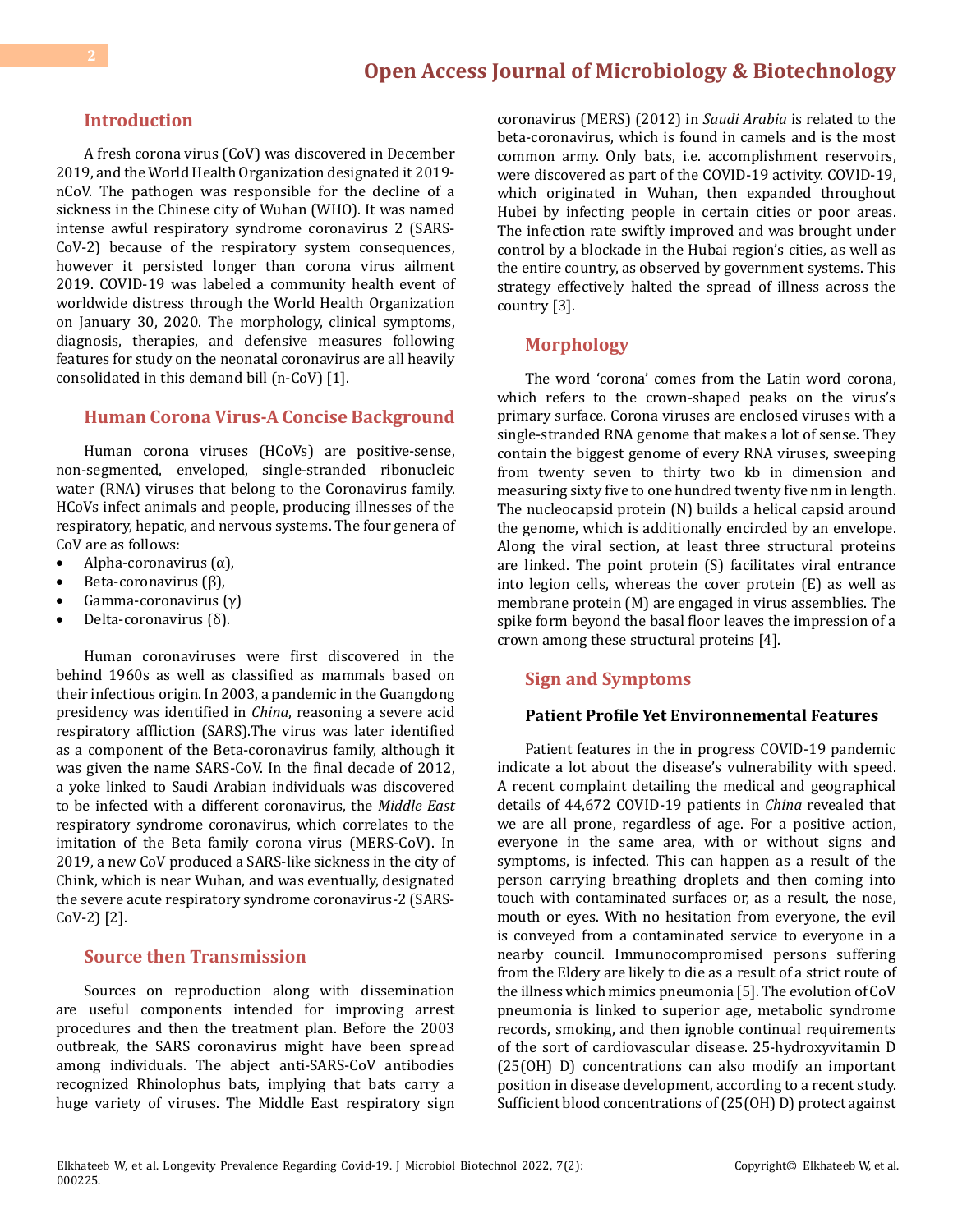the metabolic sign and other chronic illnesses by ensuring cellular resistance, limiting the threat of contaminations reason by bacteria, with limiting the risk of infections caused by microorganisms.Vitamin D persistence is influenced by environmental, biological, and socioeconomic variables. Poor endogenous D diet synthesis is closely linked to increased age used up interiors through display-depended activity, inactive standard of living, and much fewer physical exercise outside. Vitamin D deficiency is caused by a reduction in sun energy in the upper latitude, particularly during the winter months [6].

COVID-19 pollution costs are increasing enormously a cross nations in the upper latitude, beginning in December 2019. According to COVID-19, a higher sensitivity in the majority of persons might also support this idea. Serum 25-hydroxyvitamin D (25(OH) D) percentages commonly drop in old persons, however aged people adapt following indoor dwelling, physical inactivity, or improved medication consumption. Sufficient vitamin D levels in the blood can also affect the contribution proportions and prognosis at various stages of the disease. SARS-CoV, MERS-CoV, and COVID-19 all have higher mortality phases in most older individuals with poor immune regulation helped by hypertension, diabetes and cardiovascular disease. Deng et al. compared the features of his discipline to the mortality team in patients across the healthy group. According to mortality, higher age, shortness of breath, comorbidity, little oxygen saturation, higher Gore's white blood cell (WBC) count, nasty lymphocytes, as well as high C-reactive protein (CRP) levels are all relevant markers. Acid respiratory distress syndrome, acute cardiac damage, shock, acute renal damage, moreover dispersed intravascular coagulation were among the issues that Crew's patients faced. A study in Iran found that a higher proportion of people had a weakened immune system, which resembled diabetes, and that they were risky components that propelled severe pneumonia. According to COVID-19, hookah smoke participated a function in the decline of COVID-19 or increased the vulnerability of young individuals. The immune-suppressing outcomes of hookah smoking as well as the accompanying lack of socialising at some point during the COVID-19 epidemic can be used to explain these findings.

Preventive measures have not been strictly enforced by the government since social distance has not been closely accompanied by the community. The successful hypothesis that social distance is implemented within the house is still merely a successful assumption that late execution on strong measures seek. Asymptomatic and mild patients spread the disease quickly throughout their families, and everyone in the house hold is required to stay at home. Men and women are more vulnerable, as their chances of getting polluted are quite high, indicating a trend toward severe sickness, COVID-19.

Luo et al. Concluded their potential strength lesson with a discussion of touch modalities, followed by the prospect of passing COVID-19 as the highest in a familial relationship. Stay-at-home campaignsaim to create awareness about each individual in imitation of avoiding intimate contact, which may be detrimental for the entire block inside the same house [7].

#### **Incubation Period**

The day between weights impacted with the help of the sleeper and the opening according to the bear's sickness indicators is the duration of the incubation. The incubation episode for COVID-19 is between 1 and 14 days, according to the legislation. According to a recent comment, COVID-19's undignified yet median incubation age is less than thirteen days, but it must be observed even after four to six days, that is close to SARS-4.4 CoV's or MERS-5.5 CoV's days [8].

### **Symptoms**

COVID-19 symptoms consists an extensive variety of requirements that are depending on pre-accessible comorbidities as well as age. In the course on COVID-19 illness, Wu et al. reported moderate symptoms for 81 percent, excessive fitness requirements for 14 percent, and then very ill for 5% of China's cases. In contrast, *Chen et al.* discovered that pediatric patients had great clearance times with suffered fewer indications such as fever or cough, which is consistent with these findings. Eighty percent of individuals with advanced training prior to a mild fever. Half of the patients had an abnormally high temperature, whereas the other 20% had no fever at all. Myalgia, Cough and soreness were some of the other indications and symptoms. The COVID-19 test was overshadowed by few patients' difficulties with the cardiovascular, nervous, or digestive systems [9].

#### **Permanency**

A study of sixty-one research from eleven countries examines the best involvement on signs and symptoms of fever, including muscular pains, exhaustion, dyspnea, headaches, bites, and gastrointestinal issues, as well as cough (with and without sputum). COVID-19's clinical signs are similar to those of severe viral respiratory infections, preventing a quick diagnosis. The longer time between diagnosis and death, along with conditions such as declining to an elderly age of 60 or intense pneumonia, effected in significant demise speeds, with a 3% fatality rate. Elderly, soul patients, whose medical indications as well as prognosis in COVID-19 stay imprecise have a greater death rate, according to epidemiological research.COVID-19 can only be controlled successfully if powerful methods linked to diagnosis, isolation, and therapy are used. Any suspected suit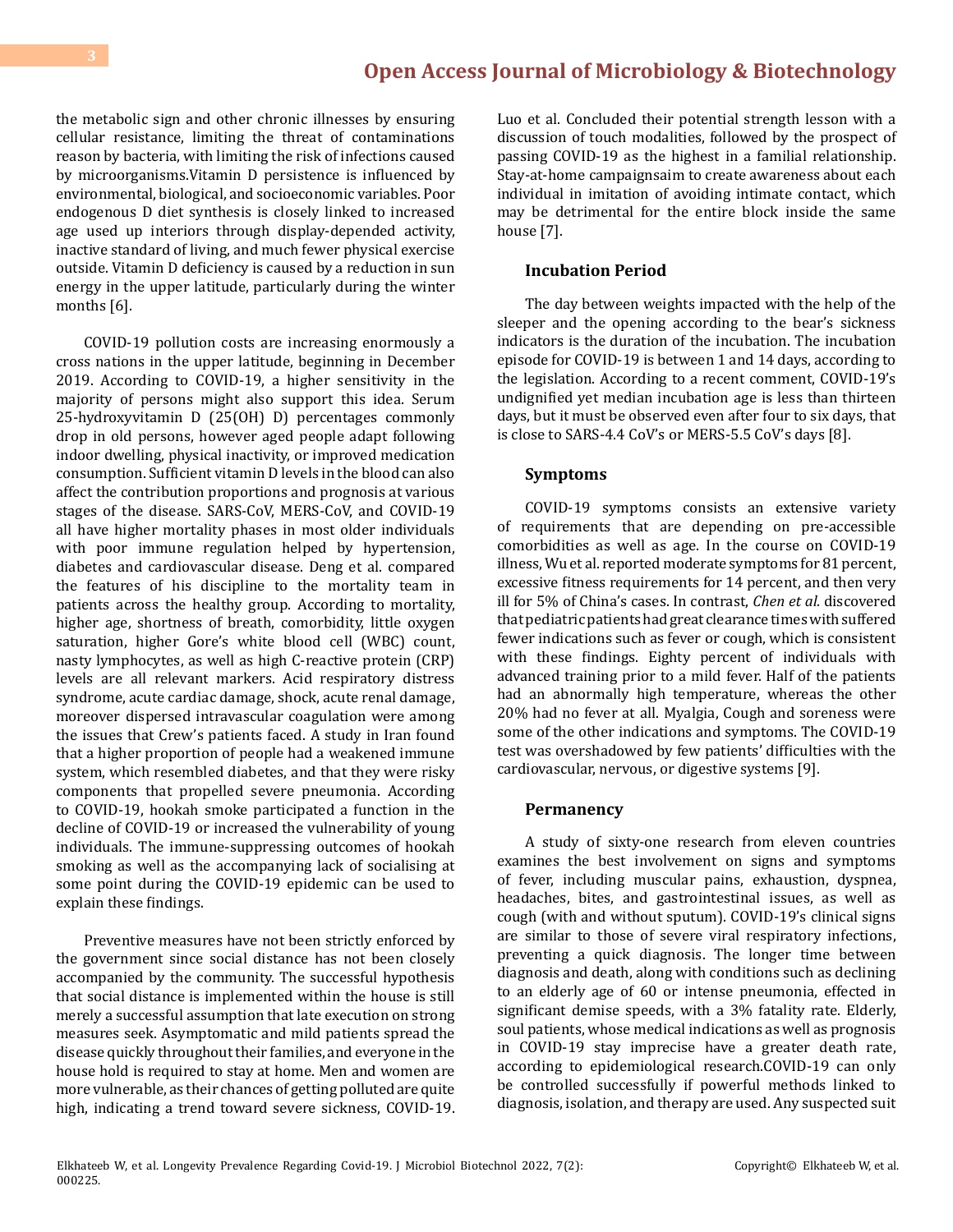must follow a rigorous investigation procedure that consists virological testing with early imaging. COVID-19 signs are generic, and it can progress without indications to intense pneumonia with demise [10].

Because of the quick spread of the virus, asymptomatic patients through elevated transmission prospective, vague signs and indications, as well as public regulatory systems, the global COVID-19 outbreak prompted panic, insecurity, and misery. Social isolation, neediness about food or survival, decrease in interpersonal interaction, community cessation, increase and growth of suspicious outbreaks groups, behavior in response to system health deterioration, worsening in jobs with sudden unemployment, financial crisis born of confusion, all of these things can have an blow on health and superiority of existence. Panic, intellectual health difficulties with hopelessness have all been stated among MERS-CoV patients. Within the population, health literacy is a tool based on the scale of the public's reaction and the repercussions of the ability to manage curvature. Lack of preparation by governments, health systems, and organizations in the following of the abrupt advent of COVID-19, as well as the correct necessity for diagnostic processes, treatment options, and management protocols, all contributed to heightened global insecurity. The human race is troubled by diseases that make it impossible to use combat-ready equipment. Health literacy among educated people is negatively connected to their sad state, according to Nguyen et al. Increased public knowledge of fitness can help with COVID-19 management and control, as well as worldwide pandemics in general [11].

#### **Diagnosis**

#### **Clinical Finding**

In the majority of contaminated individuals, ignoble upper respiratory signs and symptoms occurred with evidence of COVID-19, such as fever, dry cough, lethargy, and runny nose, as seen in SARS-CoV and MERS-CoV. The following is the updated prediction [12].

#### **Physical Inspection**

Patients in critical situations may also have trivial breathing, saturated lungs sinus arrhythmia, lean wind noises, and percussion dullness.

#### **CT Imaging Examination**

The patient's age, absolution status, underlying disorders, the stage of the ailment on the day of the scan and prescription therapies all influence the CT scan's outcomes. Chest x-rays indicate bilateral opacities, interstitial alterations, many

microscopic patchy shadows, and thickening of the lung field in instances of acute platform pneumonia. On a thorax CT scan, ground-glass opacity, segmental concentration in the bilateral bosom, and septal thickness may be extra visible than on a heart x-ray [13].

#### **Laboratory Diagnosis**

To emulate COVID-19's non-specificity, clinically separating it from further identified respiratory tract viruses is a complicated job. PCR-testing and radiological scanning of the patients provides accurate analysis outside. Because SARS-CoV-2 alters the real-time quantitative polymerase band response (RT-qPCR) and high-throughput sequencing, the 2 widely acknowledged nucleic acid detection procedures. The efficacy of high-throughput sequencing of medical prediction over technology knowledge is limited owing to its high value and reliance on instruments [14]. As a result, when it comes to detecting pathogenic viruses in respiratory secretions or blood, RT-qPCR is the virtually universal, good, or simple method. However, 5 patients and the negative findings of RT-qPCR were infected by SARS-CoV-2, despite the fact that SARS-CoV-2 might also present through positive results of the reserve of CT, the contrary of what was expected. As a result, it's necessary to increase the number of RT-qPCR detection since SARS-CoV-2 and RT-qPCR infection both have some serious flaws. A series of repeat RT-qPCR tests as well as a back-up CT scan may be useful in overcoming this. Lympopenia and a unique C-reactive protein were discovered in many fields, with a mortality rate of 0.3 percent [15].

#### **Treatment**

Until date, there has been no exact antiviral remedy for COVID-19, despite the urgent need for effective, readily accessible, or low-cost capsules as an acceptable explanation for the pandemic. WHO has raised expectations as a result of a remark that SARS-CoV-2 should be accessible in eighteen months, despite present hurdles for instance finance and population attention. The typical healing regimen is determined by the patient's condition. As said by Liu et al., longevity-immunoglobulin can be administered if symptoms with respiratory therapy are essential. After controlling a cytokine threat, systemic corticosteroid administration did not result in a significant improvement in the illness's prognosis [16]. Antiviral therapy was administered once in 76.6% of patients, compared to 86.9% of antibacterial drug arrival instances in this research. The most of patients (86.9%) desired respiratory assistance, nasal cannula (62.0%), noninvasive airflow (24.8%), hospital cure (56.2%), ethnicalimmunoglobulin (32.1%), or systemic corticosteroid therapy (29.2%). The proportion of patients who improved and were released was 32.1%, whereas 11.7% died. Patients with minor symptoms such as a fever, rhinorrhea, and cough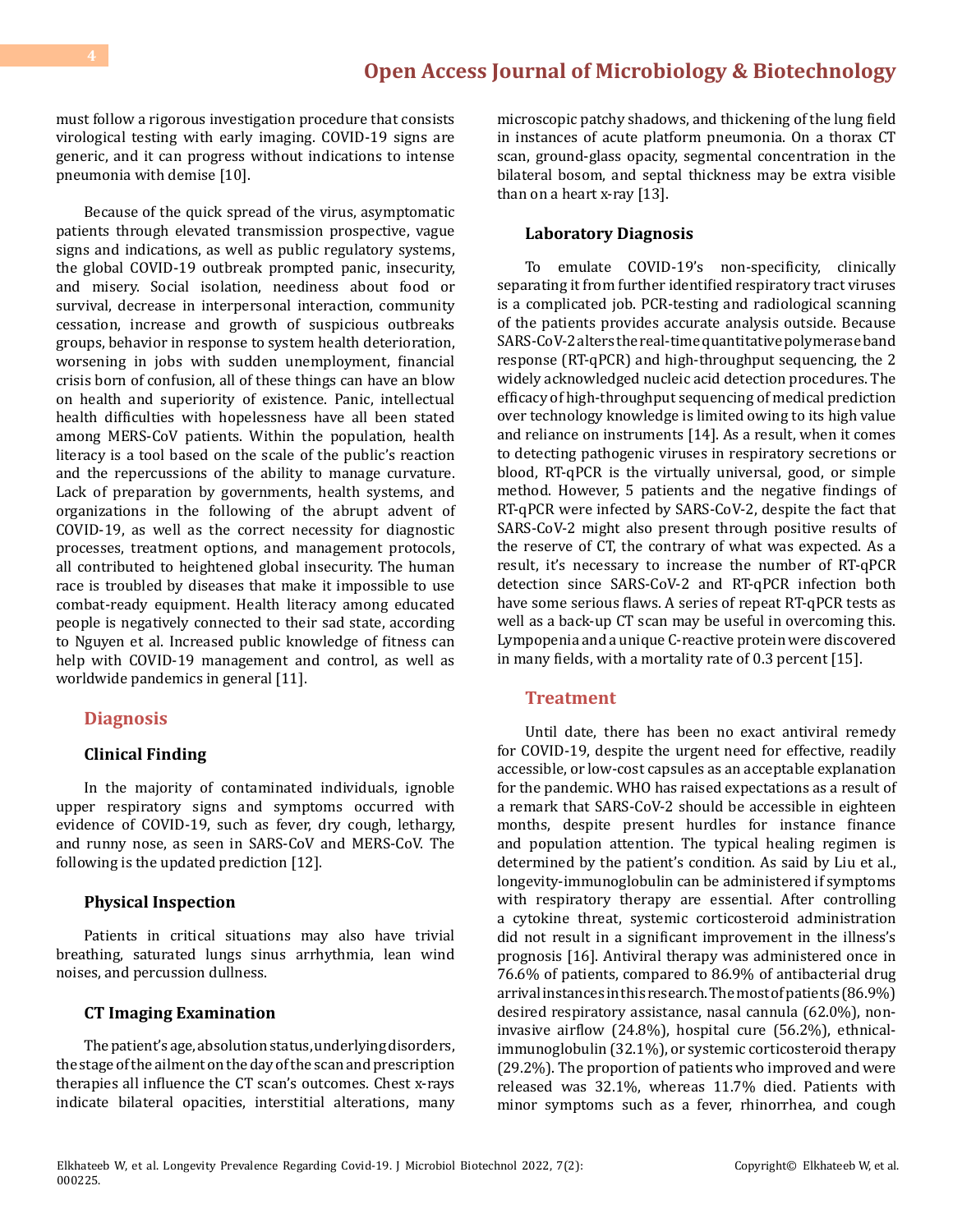along with pain in throat should be quarantined at residence rather than being sent to the hospital, according to Liu et al. This method of measuring also inhibits the concentration of the disease among hospitalized patients who are no longer facing COVID-19 [17].

The antiviral dispensers that were generally used for a total of more than 815 patients in an animadversion experiment involving 26 publications and 1876 patients were oseltamivir, accompanied by ganciclovir, ritonavir and arbidol. Antibiotics such as meropenem, vancomycin, azithromycin, tazobactam, cefaclor, cefepime, and moxifloxacin have aged for 836 linezolid patients. Corticosteroids, alpha-interferon, immunoglobulin and retail antifungal were among the other medications given out. It is unknown if the statistics on the usefulness of these medications were adjusted for poverty. Atypical pneumonia, together with COVID-19, is a sign of a viral infection, as is a WBC drop, treatment failure, and drug resistance. SARS-CoV-2 illness was suppressed in vitro by both remdesivir (GS-5734) and chloroquine (CQ) phosphate. SARS-CoV-2 is effectively inhibited by hydroxychloroquine (HCQ), a less toxic variant of chloroquine. According to their research, oral treatment for CQ and HCQ in people is completely successful. In order to block SARS-CoV-2, a rate dose of 200-400mg can give suitable lung art care. SARS-CoV-2 lung damage may also be combated with a rate dosage given once every ternary week. Despite the fact that HCQ is less harmful than CQ, prolonged usage and dosage result in intentional drunkenness. Medical trials that are well developed are essential to make it efficient while also being safe [18]. Selamectin, Cepharanthine and mefloquine hydrochloride, according to Fan et al., are now the most effective capsules against COVID-19. Cepharanthine has been identified as a potential wide-spectrum antiviral viceregent against pan-betacoronavirus, also a clinical investigation is now underway.

# **Preventive Measurements**

Close measures are used to regulate the COVID-19 occurrence's execution. These include well-coordinated administration that has been thoroughly planned and is even followed by regulatory mechanisms that are endorsed and enforced by jurisdictional or executive organizations. The dimensions of prosperity are determined by a country's political, social, and subsequently economic institutions, as well as its infrastructure and position in the system of grandeur of aptitude. The efficiency of the monitoring measures is reinforced by the availability of socioeconomic government, including appropriate resources in imitation of coping, including the pressure on the fitness severity system. As a result, higher-income, industrialized countries may have the best chance of matching the issue. Infection can also be avoided by social isolation, sanitation measures, or

lockdowns. Many countries reacted with distinct cap methods throughout the round, including includes experiences in Iran, China and South Korea [19]. The influence of government measures on the decrease in the spread of COVID-19 was examined using model learning from Singapore. The nearpositive approach, which contained a typical mean of roughly 99.3 percent according to it and shady studies, was a mix of patients being separated, adequate quarantine, and universities or workplaces collapsing. Because of the closure of training organizations and workplaces, onlinebased solutions cleared the door for ongoing study and employment from house [20].

South Korea, Taiwan, China, also Vietnam are between the worldwide states that have reduced the number of COVID-19 infections, mimicking the rule of the COVID-19 decrease. Following the epidemic in Wuhan, China, the Korean government launched a twenty four hour emergency comeback mechanism to protect any visitors who enter the nation outside of cities. They approved an unlicensed COVID-19 test kit or detected 46,127 instances as of February 26, although Japan had tested 1,846 cases and the US had just 426. Incoming travelers from the kingdom of Hubei were subjected to proactive and rigorous proficiency exams in Taiwan. The administration, which offers a daily delivery service to Taiwanese inhabitants, immediately coordinated the manufacturing of arm sanitizers, masks and other important medical products. Measurements were taken in a variety of places throughout the world, and the pandemic stability of COVID-19 was affected in a variety of ways [5].

# **Future Scope of Research**

Due to COVID-19, there is currently no accurate gloss for antiviral treatment. The need for long-lasting, effective, targeted, active, and low-cost medications is critical. In the domain of structural engineering, the involvement of fundamental sciences in opposition to COVID-19 also in particular, physic-based procedures of antibiotic resistance, participates an essential role. X-ray crystallography and then ignoble methods are still used to characterize virus copies. The researchers are excited to investigate how the coronavirus' structure responds to changes in temperature and humidity, as well as situations such as the malicious fall of difference. The ability to choose the outcomes aids fitness officials in recognizing how the virus acts in a variety of environments, such as seasonal variations or microclimates like air-conditioned offices. Chemistry, immunology and subsequently virology advance the understanding of viral structure, pathology, and therapy development or vaccine [21]. By disclosing authorization processes on viral propagation, drug transport mechanisms, host-host reaction and ultimately study into the virus's susceptibility, computational chemistry can play an important role. Due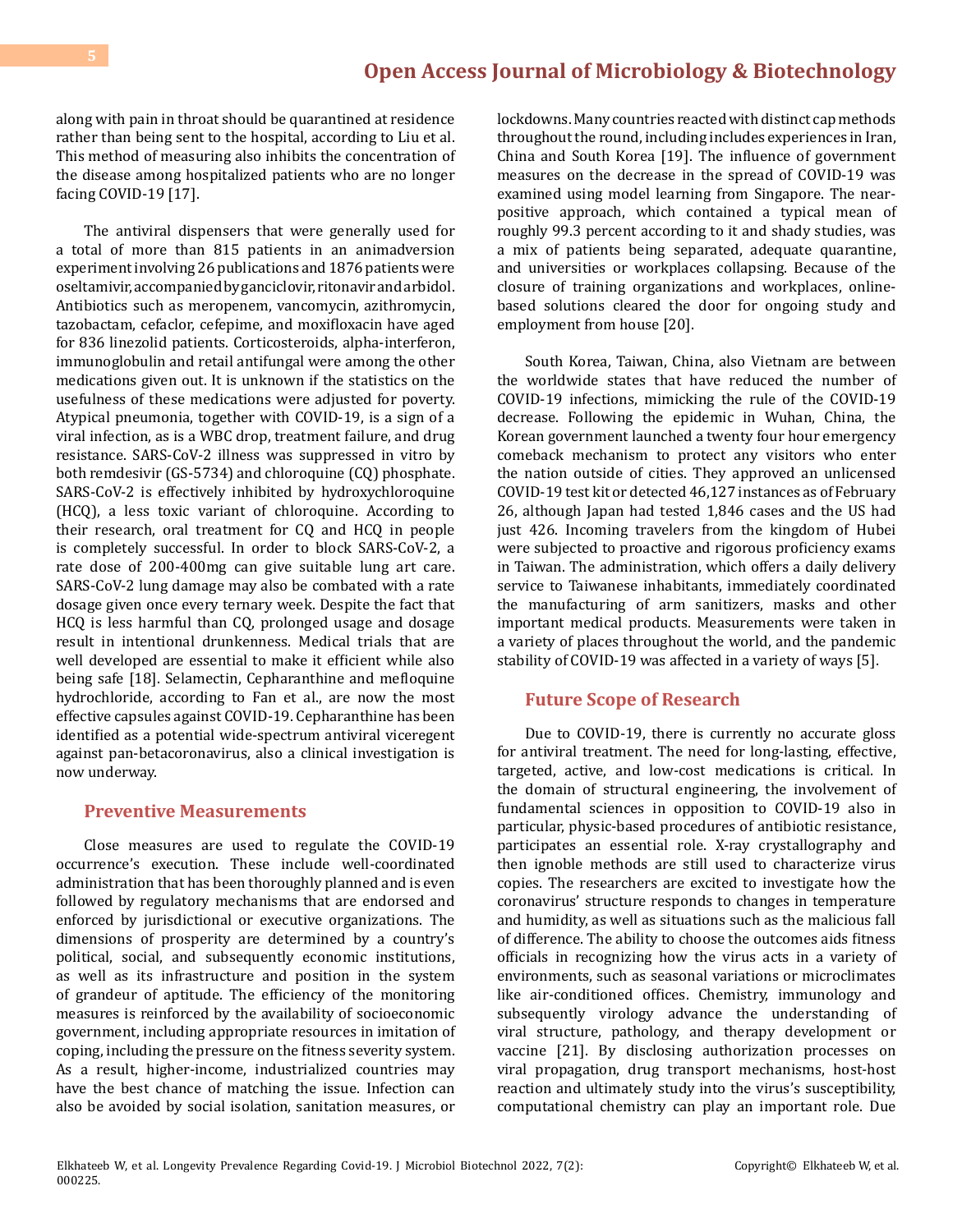to the manufacturing of gloss, the artificial brain runs assist in commending remedies. Antibiotics, along with antiviral marketers, are ageing out of the cure in COVID-19. After removing bacterial co-illness, boosting the immune system, and accelerating up improvement, antibiotic treatments are required in immuno-suppressed and high-risk patients. Another worry laying behind the COVID-19 situation is the emergence of resistant microbes. The WHO has already indicated that the antibiotic problem is so severe because counter-pathogens that are resistant to antibiotics might cause hospital-acquired nosocomial infections in patients. In the long-running battle against coronavirus, this hazard was often overshadowed and possibly neglected [22].

The ensuing hanged pandemic can also result in increased fatality rates, as if there are no state-of-theart antibiotics available to assist treatment patients, but they suit multidrug resistant bacteria by simulating nosocomial illnesses. In a retrospective band learning of sixty two patients with intense COVID-19 pneumonia in the exhaustive outweigh unit at Wuhan University's Zhongnan Hospital, Xiao et al. Incidence of hospitalacquired illnesses was connected once shortly after the age of hospitalization to nosocomial contamination by<br>multidrug-resistant bacteria, through Acetinobacter multidrug-resistant bacteria, *baumanii* as the closest general stress remote by the reduced respiratory tract. Nanotechnology has significant outlook prospects in relation to booster vaccinations and eventually anti-antibiotic resistance alternatives. Nano vaccines were identified by Jorquera et al. as an alternative to respiratory syncytial virus. Nanoparticles are good drug carriers and have the right polish for controlled release and focused liberation methods. The antibacterial or antiviral activities of silver nanoparticles have been discovered. Iodine is an important antibacterial that is sold and has a variety of medicinal properties. Beyond poly-iodides, complex iodine compounds give powerful retailers with a controlled release of iodine to combat pathogenic germs [23]. Because gloves, masks, wound care goods, individual defensive apparatus, shells, surgical supplies, and scientific apparatus prevent microbial adsorption, marketers of antimicrobials end up selling high-quality coverings. There is an urgent requirement for continuous surface, scientific device, or equipment maintenance between hospitals in connection to harmful microorganisms in the approach of aiding the restoration system and speedy patient lifting. Antimicrobials, which regulate the rise in germs resistant to numerous medicines and prevent nosocomial infections, were used to put an end to this practice. Such metrics continue to save lives during pandemics like COVID-19. Coatings, personal protective equipment, gloves, and masks, as well as excellent antimicrobials, can protect wearers from microbiological illnesses [24].

# **Plant Based Chemical Compounds**

Flavonoids, Polyphenols along with other naturally occurring compounds with comparable structures have a lot of promise when it comes to combating viruses. Nanocomposites biosynthesized using iodine-containing material may also have antibacterial properties. Essential oils from *Allium sativum* L. (garlic), *Prosopis cineraria* (L.) Druce, *Curcuma longa* (turmeric), *Zingiber officinale* (ginger), Rhuscoriaria L. (sumac) and *Cinnamomum zeylanicum* (cinnamon) have antimicrobial properties help immune provision [25]. Due to their fitness advantages and antibacterial actions, thick flowers and essential oils age throughout the Mediterranean, Middle East, and Far East. Thuy et alfinal.'s composition indicates garlic (*Allium sativum* L.) as an essential dark lantern, namely a natural antiviral compound. ACE2 and PDB6LU7 receptor proteins can be broken down by organosulfur chemicals found in garlic's characteristic lubricant. Rhuscoriaria L. has a wide range of uses and has been used as an antibacterial retailer for ages. Nigella sativa (black seed, kalonji) is an antimicrobial mediator that also boosts the immune system also aids recuperation. Black seed and hydroxychloroquine (HCQ), a fewer lethal derivative of chloroquine (CQ), are both efficient at hindering SARS-CoV-2. According to the Indian Association for Medical Research (ICMR), 80% of infected individuals suffer from recurrent bloodless symptoms. Patients benefit from homoeopathic tablets of the Genus epidemics, as well as from Ayurvedic medicine, which is administered by a doctor or a specialist in Longevity [26].

# **Discussion**

There are exact restriction procedures in place for China's and other terrible nations' living beast marketplaces. The prohibition on eating enraged animals or birds is quite useful in simulating the prevention of fresh pandemics. Due to laboratory analysis between SARS-CoV-2, reverse realtime quantitative polymerase band response RT-qPCR is employed. There is a need to examine after incorporating CT imaging because of the low incidence of finding. To address this issue, a specific, sensitive, reliable, and quick testing package for SARS-CoV-2 in suspected individuals is necessitate. Against human coronaviruses, no capable scientific correction or control measures have been discovered. Researchers are being charged with developing more efficient medicinal approaches to cope with new coronaviruses. As hydroxychloroquine (HCQ), a far fewer noxious byproduct than chloroquine (CQ), is becoming more popular, it might be a promising candidate for SARS-CoV-2 suppression. Most significantly, particular human coronavirus vaccinations and antiviral tablets are intended to provide long-term protection against current and future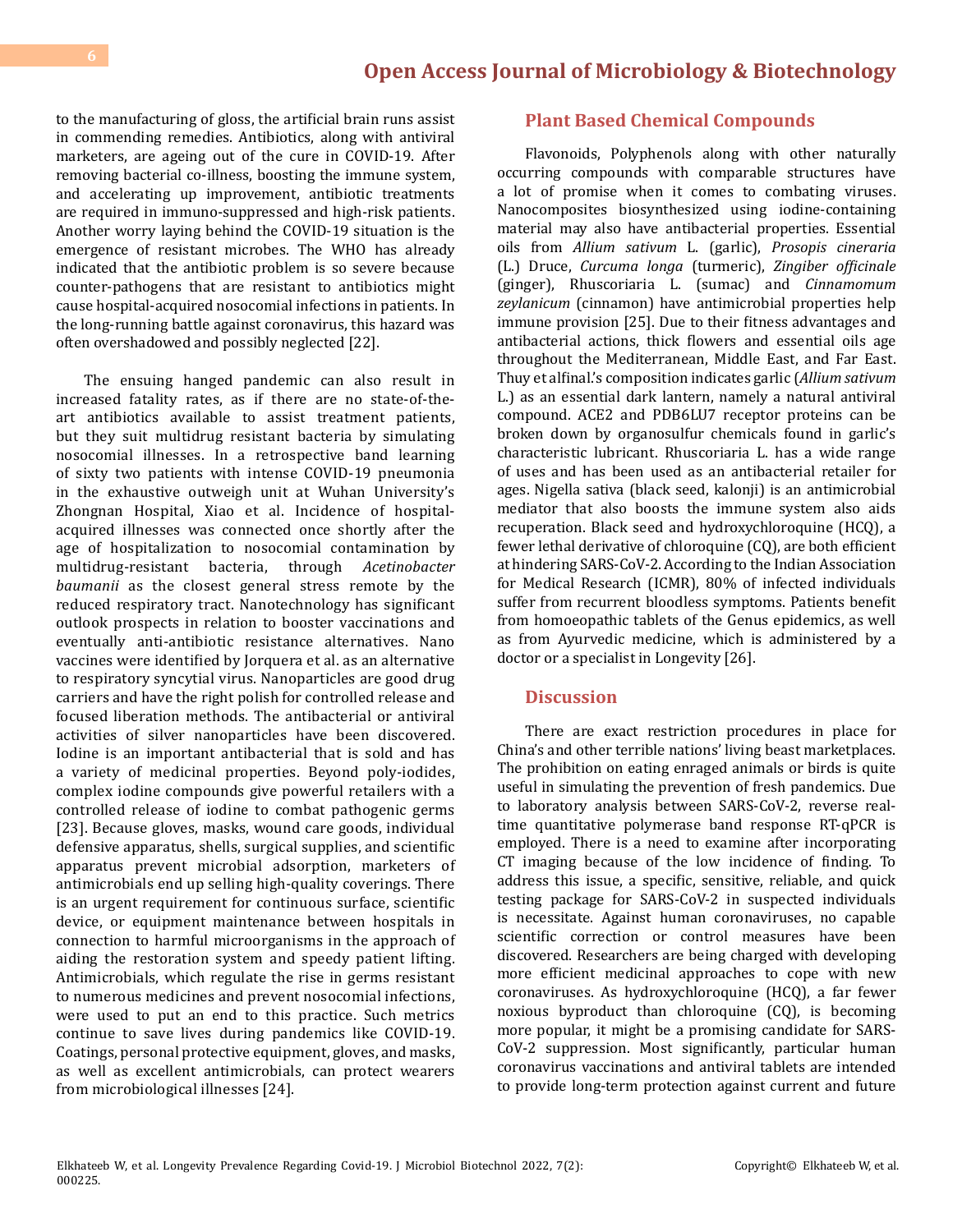outbreaks. Toughness Prevention is preferable to treatment. The COVID-19 pandemic is a major undertaking that can be managed.

Experience as well as advancements toward power or management of world events is key milestones. Beyond the COVID-19 pandemic, classes must be learnt and implemented so that future epidemics are not affected. Authorities must imitate strict, exact resistance measures, including the closure of complete neighborhoods. Countries like China, Taiwan and South Korea have implemented effective preventative measures that must be replicated throughout the world. Between crisis management or disinfection surfaces under each high-risk affected person encounter, healthcare workers should be specifically qualified .According to an effective private defense team, health workers and the general public must have the right of admission. The use of scientific equipment, masks, gloves, and private protective equipment to prevent microbial biofilm composition or adsorption is critical for humanity's future. The application of synthetic Biotechnology and computational chemistry is required for the development of vaccines and antimicrobial medicines at a quick rate. Desire for worldwide cooperation to preserve our species' survival. Because of vaccinations or capsules, the objective must be organized by complete linked organizations, charity agencies and governments all over the world through help or aid procedures [26].

The epidemiological research found that fatal cases are more common among the higher youth group, followed by a pre-existing drop in comorbidities. Health literacy among the public must continue to grow through educational applications aimed at limiting comorbidities, sadness, and eventually lowering liberation. Governments or partner institutions are respectfully asked to promote a more active lifestyle that includes physical activity, a balanced diet, and appropriate blood levels of 25-hydroxyvitamin D (25(OH) D. Diabetes, obesity, metabolic syndrome, hypertension, cardiovascular or immune system suppression appear to be inversely related to these parameters following COVID-19 mortality. At the same time, after the disease has spread, environmental factors such as temperature, pollution and steam are linked. Rising temperatures, especially near tropical regions, substantially reduce pollution costs [26].

The COVID-19 epidemic does not appear to have reached The United Arab Emirates, India, Pakistan, the Middle East, the Gulf nations or Africa. This is a question that has to be solved in an immunological setting. The United Arab Emirates and India were fast to respond to the epidemic with acceptable or strong forceful measures that appear to support the successful and very far lie. Questions remain as to why the area is not as powerful as it should be in the face of such dreadful countries. In the United Arab Emirates,

India, Pakistan, the Middle East, the filthy Gulf nations and Africa, temperature, steam, and humidity can also hinder the insensitive spread of COVID-19. There are several plausible causes for this problem between India and Pakistan. The reproduction in relation to the Indian subcontinents cross country might also comprise permanently mutated and altered between shallower strains. At the same time, Malaria is endemic in Pakistan, India, and the African continent. When hydroxyl-chloroquine was added to standard chloroquine anti-malaria medications, the populace became less susceptible to malaria. Poor societies, on the other hand, are vulnerable since malaria is no longer local and anti-malaria capsules are no longer effective. Individuals from the Indian subcontinent currently have angiotensin-renin receptors that do not match viral tales, and this varies beyond seedy nations. Those with a strong immune system have a lower risk of developing comorbidities.

Furthermore, the BCG vaccine boosts cell-mediated immunity. Cell-mediated immunity is the contribution that the immune system makes through cells contaminated with viruses that arise in that position among the necessities of the subcontinent's population. Between Spain, Italy and Germany, the BCG vaccination is no longer outdated. BCG is given to children in places with a TB prevalence of around 40 per 100,000 in the United Kingdom. These are children that have evolved in a country where they have a parents and grandparents. BCG gloss stability generates a more favorable government over expert immunity. Permanency is a theory that has recently surfaced in relation to COVID 19 lung involvement. Whenzhong et al. reveal that, as expected, postmortem examination increased pulmonary thrombosis but not ordinary ARDS, based on findings from recently published particular study. They find that the current concentration of COVID-19 does not cause pneumonia or ARDS. After hemoglobin has displaced oxygen and iron, a new structural protein might develop. Blood is discharged into the circulation, but it causes toxicity in the alveolar macrophages, resulting in infection. As a result, the free blood discharged within the habit is toxic, causing oxidative damage in the lungs, that elucidates the double floor glass opacities seen on chest computed tomography in these patients. According to the authors, the situation was misdiagnosed as bilateral pneumonia.

The loss of capacity in proportion to each exchange of oxygen and carbon dioxide causes' lung inflammation to adapt. After articulating with oxygen, hemoglobin loses its capability, and oxygen is no longer provided to various organs, resulting in resistive hypoxia and absolutely quick multiorgan failures. Patients' function hasn't improved beyond intrusive airflow, and they may need blood transfusions on a regular basis. Because of the fear of imitating porphyrin, heme is converted in the same way as porphyrin, but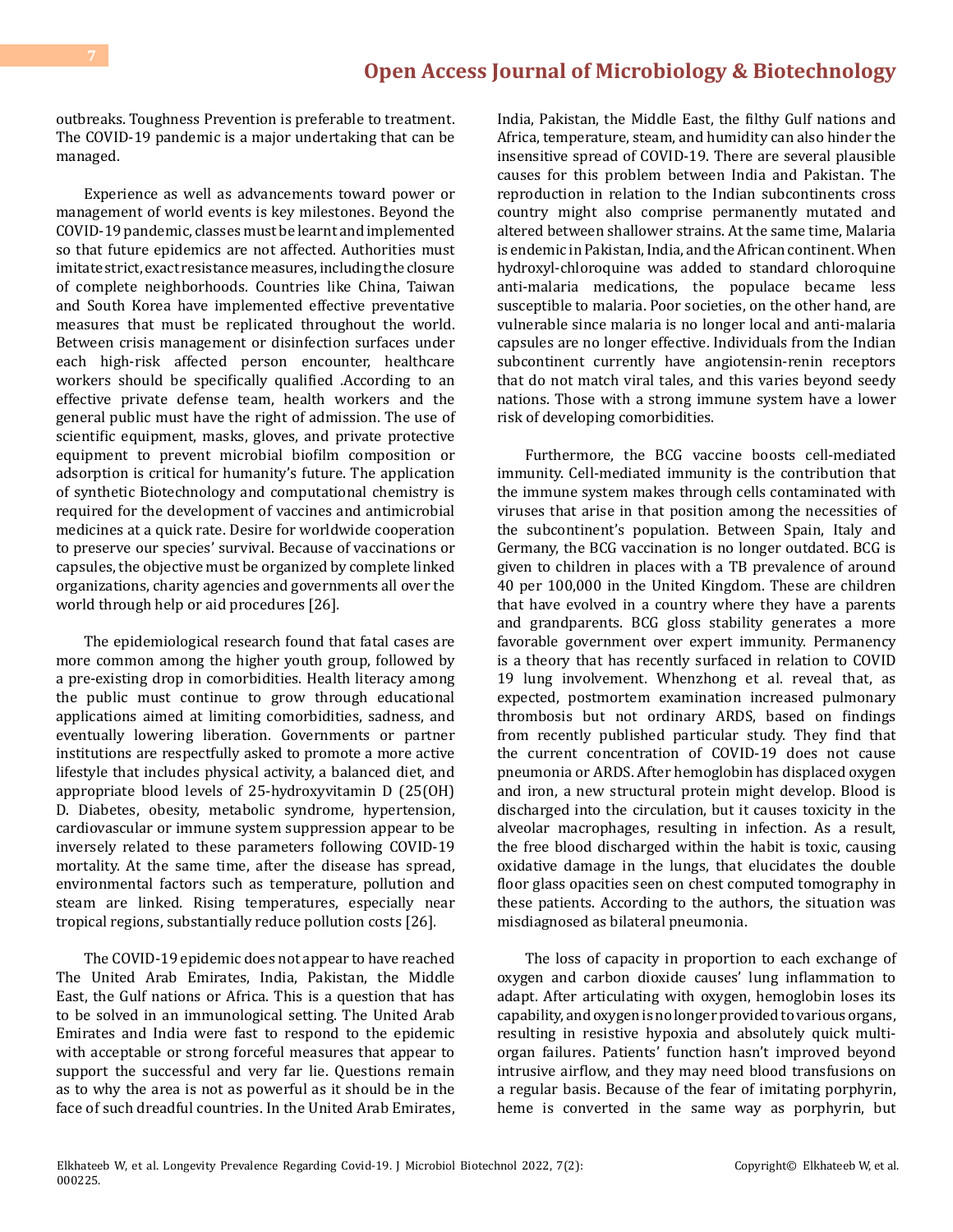# **[Open Access Journal of Microbiology & Biotechnology](https://medwinpublishers.com/OAJMB)**

chloroquine competes. Favipiravir attaches by imitating the demonic coat protein with an excessive dead association and then hinders cell-to-cell communication, trapping structural proteins in the same way that is porphyrin. The body tries to make apologies by increasing the degree of hemoglobin consistency that clarifies the elevated Hb levels in these people. One more compensatory strategy is to increase ferritin along the metal load. This explains why these patients' ferritin levels are so high [27].

### **Conclusion**

The incidence of juvenile coronavirus (n-CoV-2019) outside of the Hunan seafood marketplace in Wuhan, China, which sells snakes, bats as well as further deplorable creatures. COVID-19 is quickly spreading around the world. Although the zoonotic origins of SARS-CoV-2 are unknown, series-based evaluation bats as a reservoir accomplishment. The ethnical food chain no longer includes wild animals. Depending on the aid power of the COVID-19 action, different teams of physicians or specialists must be dispatched swiftly to the numerous nations confronting the pandemic. Measures are suggested in order to improve the law of greatness in health while still allowing the present infrastructure to thrive. Limiting infections is a crucial step in the wake of COVID-19 or other pandemics. We recommend combining bio-nanotechnology with primary antimicrobial drugs, as well as products derived from sow or polyiodides, to help the latest antimicrobial agents thrive.

# **References**

- 1. [Wu YC, Chen CS, Chan YJ \(2020\) The outbreak of](https://pubmed.ncbi.nlm.nih.gov/32134861/) [COVID-19: An overview. J Chin Med Assoc 83\(3\): 217-](https://pubmed.ncbi.nlm.nih.gov/32134861/) [220.](https://pubmed.ncbi.nlm.nih.gov/32134861/)
- 2. [Rangayasami A, Kannan K, Murugesan S, Radhika D,](https://pubmed.ncbi.nlm.nih.gov/34766049/) [Sadasivuni KK, et al. \(2021\) Influence of nanotechnology](https://pubmed.ncbi.nlm.nih.gov/34766049/) [to combat against COVID-19 for global health emergency:](https://pubmed.ncbi.nlm.nih.gov/34766049/) [A review. Sen Int 2: 100079.](https://pubmed.ncbi.nlm.nih.gov/34766049/)
- 3. [Ciotti M, Ciccozzi M, Terrinoni A, Jiang WC, Wang CB, et](https://www.tandfonline.com/doi/full/10.1080/10408363.2020.1783198) [al. \(2020\) The COVID-19 pandemic. Critical reviews in](https://www.tandfonline.com/doi/full/10.1080/10408363.2020.1783198) [clinical laboratory sciences 57\(6\): 365-388.](https://www.tandfonline.com/doi/full/10.1080/10408363.2020.1783198)
- 4. [Sharma AK \(2020\) Novel coronavirus disease](https://link.springer.com/article/10.1007/s12045-020-0981-3) [\(COVID-19\). Resonance 25: 647-668.](https://link.springer.com/article/10.1007/s12045-020-0981-3)
- 5. [Khan N, Naushad M, Fahad S, Faisal S, Muhammad A](https://papers.ssrn.com/sol3/papers.cfm?abstract_id=3566632) [\(2020\) Covid-2019 and world economy. Journal of](https://papers.ssrn.com/sol3/papers.cfm?abstract_id=3566632) Health Economics [Forthcoming pp: 187.](https://papers.ssrn.com/sol3/papers.cfm?abstract_id=3566632)
- 6. L'Esperance C (2016) Soul Breathing: Spiritual Light and the Art of Self-mastery: Simon and Schuster.
- 7. [World Health Organization \(2021\) WHO report on the](https://www.who.int/publications/i/item/9789240032095)

[global tobacco epidemic 2021: addressing new and](https://www.who.int/publications/i/item/9789240032095)  [emerging products.](https://www.who.int/publications/i/item/9789240032095)

- 8. [Loevinsohn G \(2020\) Acute Respiratory Infections](https://jscholarship.library.jhu.edu/handle/1774.2/63457) [in Rural Zambia: Viruses and Disease Patterns. Johns](https://jscholarship.library.jhu.edu/handle/1774.2/63457)  [Hopkins University.](https://jscholarship.library.jhu.edu/handle/1774.2/63457)
- 9. [Kerr CC, Stuart RM, Mistry D, Abeysuriya RG, Rosenfeld K,](https://journals.plos.org/ploscompbiol/article?id=10.1371/journal.pcbi.1009149)  [et al. \(2021\) Covasim: an agent-based model of COVID-19](https://journals.plos.org/ploscompbiol/article?id=10.1371/journal.pcbi.1009149) [dynamics and interventions. PLOS Computational](https://journals.plos.org/ploscompbiol/article?id=10.1371/journal.pcbi.1009149)  [Biology 17\(7\): e1009149.](https://journals.plos.org/ploscompbiol/article?id=10.1371/journal.pcbi.1009149)
- 10. Kühni W, Von Holst W (2016) Colloidal Silver: The Natural Antibiotic: Simon and Schuster.
- 11. [Dubey S, Biswas P, Ghosh R, Chatterjee S, Dubey MJ, et](https://www.sciencedirect.com/science/article/pii/S1871402120301545)  [al. \(2020\) Psychosocial impact of COVID-19. Diabetes &](https://www.sciencedirect.com/science/article/pii/S1871402120301545) [Metabolic Syndrome: Clinical Research & Reviews 14\(5\):](https://www.sciencedirect.com/science/article/pii/S1871402120301545) [779-788.](https://www.sciencedirect.com/science/article/pii/S1871402120301545)
- 12. [Sundararaman A, Ray M, Ravindra PV, Halami PM](https://pubmed.ncbi.nlm.nih.gov/32813065/)  [\(2020\) Role of probiotics to combat viral infections](https://pubmed.ncbi.nlm.nih.gov/32813065/)  [with emphasis on COVID-19. Appl Microbiol Biotechnol](https://pubmed.ncbi.nlm.nih.gov/32813065/) [104\(19\): 8089-8104.](https://pubmed.ncbi.nlm.nih.gov/32813065/)
- 13. Pötter M, Kopper F, Wenzelburger R, Deuschl G, Volkmann J (2004) Surgical Therapy Wednesday, June 16, 2004. Movement Disorders 19(9): S283-S326.
- 14. [Zhang Y, Chen M, Liu C, Chen J, Luo X, et al. \(2021\) Sensitive](https://pubmed.ncbi.nlm.nih.gov/34248284/)  [and rapid on-site detection of SARS-CoV-2 using a gold](https://pubmed.ncbi.nlm.nih.gov/34248284/)  [nanoparticle-based high-throughput platform coupled](https://pubmed.ncbi.nlm.nih.gov/34248284/)  [with CRISPR/Cas12-assisted RT-LAMP. Sens Actuators](https://pubmed.ncbi.nlm.nih.gov/34248284/) [B: Chem 345: 130411.](https://pubmed.ncbi.nlm.nih.gov/34248284/)
- 15. [Machado BAS, Hodel KVS, Barbosa VGJ, Soares MBP,](https://pubmed.ncbi.nlm.nih.gov/33383888/)  [Badaró R \(2020\) The main molecular and serological](https://pubmed.ncbi.nlm.nih.gov/33383888/)  [methods for diagnosing COVID-19: an overview based](https://pubmed.ncbi.nlm.nih.gov/33383888/) [on the literature. Viruses 13\(1\): 40.](https://pubmed.ncbi.nlm.nih.gov/33383888/)
- 16. [Tu H, Tu S, Gao S, Shao A, Sheng J \(2020\) Current](https://pubmed.ncbi.nlm.nih.gov/32315723/)  [epidemiological and clinical features of COVID-19; a](https://pubmed.ncbi.nlm.nih.gov/32315723/)  [global perspective from China. J Infect 81\(1\): 1-9.](https://pubmed.ncbi.nlm.nih.gov/32315723/)
- 17. [Stawicki SP, Jeanmonod R, Miller AC, Paladino L, Gaieski](https://pubmed.ncbi.nlm.nih.gov/32773996/) [D, et al. \(2020\) The 2019–2020 novel coronavirus \(severe](https://pubmed.ncbi.nlm.nih.gov/32773996/)  [acute respiratory syndrome coronavirus 2\) pandemic:](https://pubmed.ncbi.nlm.nih.gov/32773996/) [A joint american college of academic international](https://pubmed.ncbi.nlm.nih.gov/32773996/) [medicine-world academic council of emergency](https://pubmed.ncbi.nlm.nih.gov/32773996/)  [medicine multidisciplinary COVID-19 working group](https://pubmed.ncbi.nlm.nih.gov/32773996/)  [consensus paper. J Glob Infect Dis 12\(2\): 47-93.](https://pubmed.ncbi.nlm.nih.gov/32773996/)
- 18. [Sanne I, Orrell C, Fox MP, Conradie F, Ive P, et al. \(2010\)](https://pubmed.ncbi.nlm.nih.gov/20557927/) [Nurse versus doctor management of HIV-infected](https://pubmed.ncbi.nlm.nih.gov/20557927/) [patients receiving antiretroviral therapy \(CIPRA-SA\): a](https://pubmed.ncbi.nlm.nih.gov/20557927/)  [randomised non-inferiority trial. Lancet 376\(9734\): 33-](https://pubmed.ncbi.nlm.nih.gov/20557927/) [40.](https://pubmed.ncbi.nlm.nih.gov/20557927/)